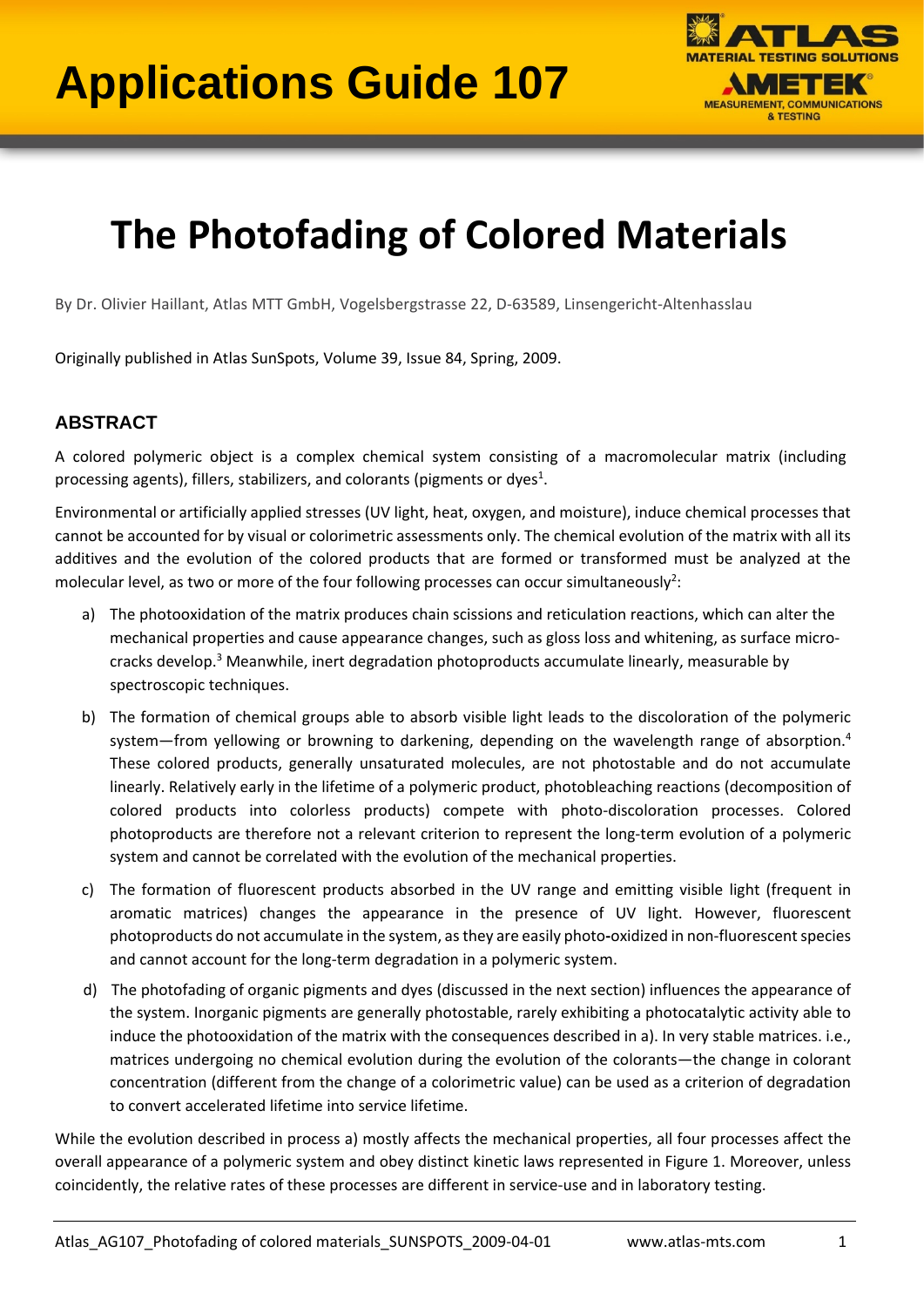



## **ASSESSING THE CONTRIBUTION OF COLORANTS TO THE APPEARANCE CHANGE OF POLYMERIC MATERIALS**



The perceived color of an object is determined by the spectral distribution of either the reflected or the emitted visible light.<sup>5</sup> The addition of a pigment or dye will change that distribution by producing additional absorption of visible radiation and, in the case of fluorescent dyes, by emitting in the visible range. However, colorants, especially organic ones, exhibit a broad range of long-term lightfastness and it is not clearly established which wavelength ranges are mostly responsible for the degradation of organic colorants, as shown in several examples from the literature.6,7,8,9,10,11 There is no universal degradation mechanism for all organic colorants. Any formulation consisting of a polymer matrix and colorants behaves specifically and such behavior should only be assessed through a scientific approach.

To determine how the fading of pigments or dyes contributes to the appearance change of a

polymeric object aged in real or artificial conditions, it is essential that the matrix be sufficiently stabilized in order to:

- Preserve the normal environment of dyes and pigments in usage conditions, particularly to maintain the permeability to oxygen of the system to its normal value;
- Avoid any whitening, yellowing, or formation of fluorescent products due to the matrix oxidation;
- Prevent the attack of organic dyes and pigments by free radicals originating from the matrix (the unsaturated structure of organic colorants may be very reactive to free radicals);
- Avoid a reaction with photoactive inorganic pigments;
- Avoid any change in the protonation state of organic colorants through the acidic groups formed during the matrix oxidation that would fade the colorants.

## **Behavior of Mineral Pigments**

Before focusing on organics colorants, as they are more easily degraded, here are some generalities on the different types of inorganic/mineral pigments. They can be classified relative to their crystalline structure:

• Pigments with highly organized crystalline structures and electronic bands: The probability of transitions between electronic bands is high, and such pigments are highly absorbing. Very often, those transitions occur in the UV range (e.g., TiO2, ZnO), while some occur in the visible range (e.g., CdS, CdSe,  $Ce<sub>2</sub>S<sub>3</sub>$ ).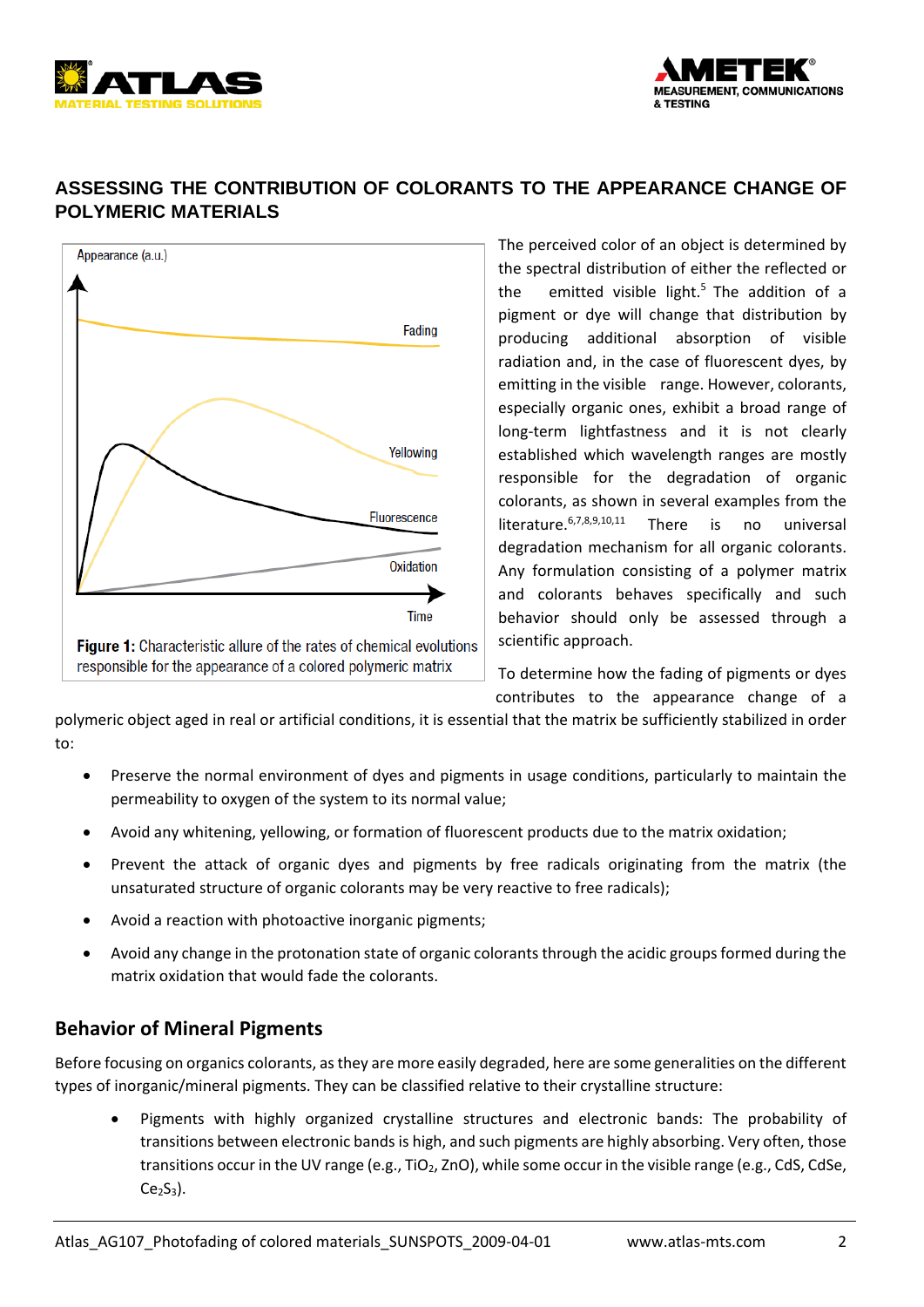



- Pigments whose color property is associated to cations and anions in disorganized solids: Optical transitions are less likely in the visible and UV ranges, and the pigments are weakly absorbing, requiring their use in high concentration to obtain sufficient coloring properties.
- Carbon black absorbs any wavelength in the whole UV range, making it a universal UV absorber as well as the pigment of choice to obtain dark colors and black shades.

The long-term behavior of a polymeric matrix will be influenced by the type of pigment used in the formulation.

# **Weakly Absorbing Pigments**

These pigments (e.g., iron oxide Fe<sub>2</sub>O<sub>3</sub>) are mostly neutral or even stabilizing. Other iron oxides have a pro-oxidant effect on thermo-oxidation, and since photooxidation is actually a photothermal oxidation process, UV radiation can activate this pro-degrading effect. Colored salts or oxides with a basic character—for instance, a basic iron oxide— may be transformed into photo-active carboxylates through reaction with the acidic species formed during the matrix oxidation.<sup>12</sup> These carboxylates will be a new source of radicals able to further oxidize the matrix (Figure 2). Thus, an iron oxide will exhibit a wide range of stabilizing properties depending on its origin and purity.

## **Highly Absorbing Pigments**

Pigments with organized crystalline structure are relatively rare (TiO<sub>2</sub> anatase and rutile, ZnO, CdS, CdSe, Ce2S3). They are qualified as photo-active since they will profoundly affect the behavior of polymeric matrices they are added to. $13$  Their influence can be evaluated by considering all their properties:

- Dispersibility;
- Internal filter property toward the matrix and oxidation products at x<400 nm;
- Photocatalytic activity toward the matrix and oxidation products;
- Photocatalytic activity toward non-absorbing stabilizers;
- Photoprotection of absorbing stabilizers;
- Photoprotection of yellowing products

Among these properties, the photocatalytic activity toward the matrix and the stabilizers or other colorants are particularly important. These photocatalytic properties can be drastically reduced through surface treatments. CdS and CdSe are exceptions since their photoactivity is so weak that they seem to act as photostabilizers.



# **Carbon Blacks**

These pigments are a specific case. They degrade UV and visible energy into harmless heat through vibrational relaxation (a non-radiative photophysical process). However, when the concentration is too low or the dispersion not sufficient in a matrix with low heat conductivity, hotspots may occur and lead to localized thermal oxidation,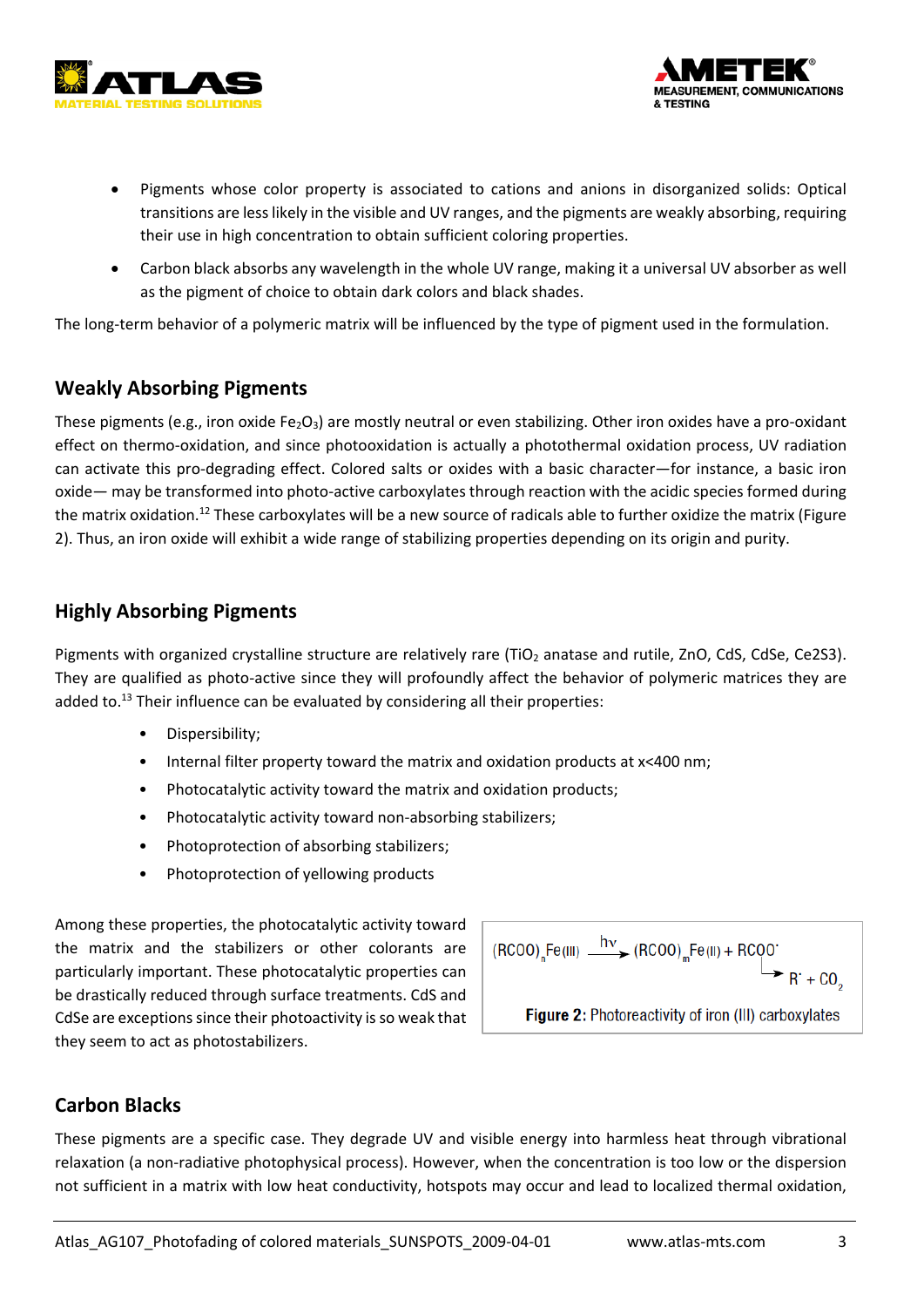



affecting appearance (white spots). Therefore, carbon black must always be used in sufficient concentration to produce the thermal coalescence of particles that will dissipate the produced heat in a larger zone and out of the matrix and "thermostat" the system. Since carbon black does not provide sufficient photo-stabilization, the addition of an antioxidant is recommended (redox and conventional). Conventional antioxidants, which absorb in the UV range, are photochemically protected by the pigment.

# **PHOTOCHEMICAL BEHAVIOR OF ORGANIC PIGMENTS AND DYES**

Due to the vast range of reactions that organic colorants can undergo, very few general statements can be made regarding the photochemical behavior of these compounds and their influence on the aging of polymeric matrices. The only long-term stabilizing property that can be anticipated for an organic colorant is that of a UV absorber that improves the matrix photoprotection.

The color of organic dyes and pigments is the result of an electronic transition from the ground state quoted as  $S_0$ to the first excited state  $S_1$  through the absorption of radiation in the visible range. Although the relaxation of the S1 excited state of organic molecules may occur through several possible photophysical and photochemical processes, in the case of colorants it often evolves to the ground state  $S_0$  through harmless heat release.<sup>14</sup>

Exposure to more energetic radiation, typically in the UV range, may activate the second electronic excited state  $S_2$ . In the condensed phase, a molecule excited in the  $S_2$  state generally undergoes a quantitative internal conversion to the  $S_1$  state via a radiationless process.<sup>15</sup> Thus, when a colorant absorbs strongly between 300 and 360 nm and when the probability of the internal conversion  $S_2 \to S_1$  is higher than 0.999, it will protect the host matrix by competitive absorption of the UV radiation.

When the probability of the internal conversion  $S_2 \to S_1$  is lower than 0.999, the colorant may undergo primary photochemical processes from  $S_2$  that can either be independent of the chemical evolution of the host matrix or interact with it.16 Both scenarios are reviewed below. Figure 3 summarizes the processes originating from the primary excitation of the colorant.

*Note: Colorants that degrade under visible light exposure (typically poorly weatherable colorants) may undergo some of the processes described hereafter for S2 from the S1 state or from the lower energy state T1.*

## **First Case: The Evolution of the Matrix Does Not Interfere**

The colorant may then evolve according to two pathways:

**a) Non-oxidative (independent of surrounding oxygen concentration)** 

 The result is the **photodissociation** or the **photoisomerization** of the colorant, yielding colorless products or a product with a different color

 $C(S_0)$  + hv  $\rightarrow$   $C(S_2)$   $\rightarrow$  *fading or discoloration* 

where  $C(S_0)$  and  $C(S_2)$  refer respectively to the ground state and the second singlet excited state of the colorant C.

**b) Oxidative**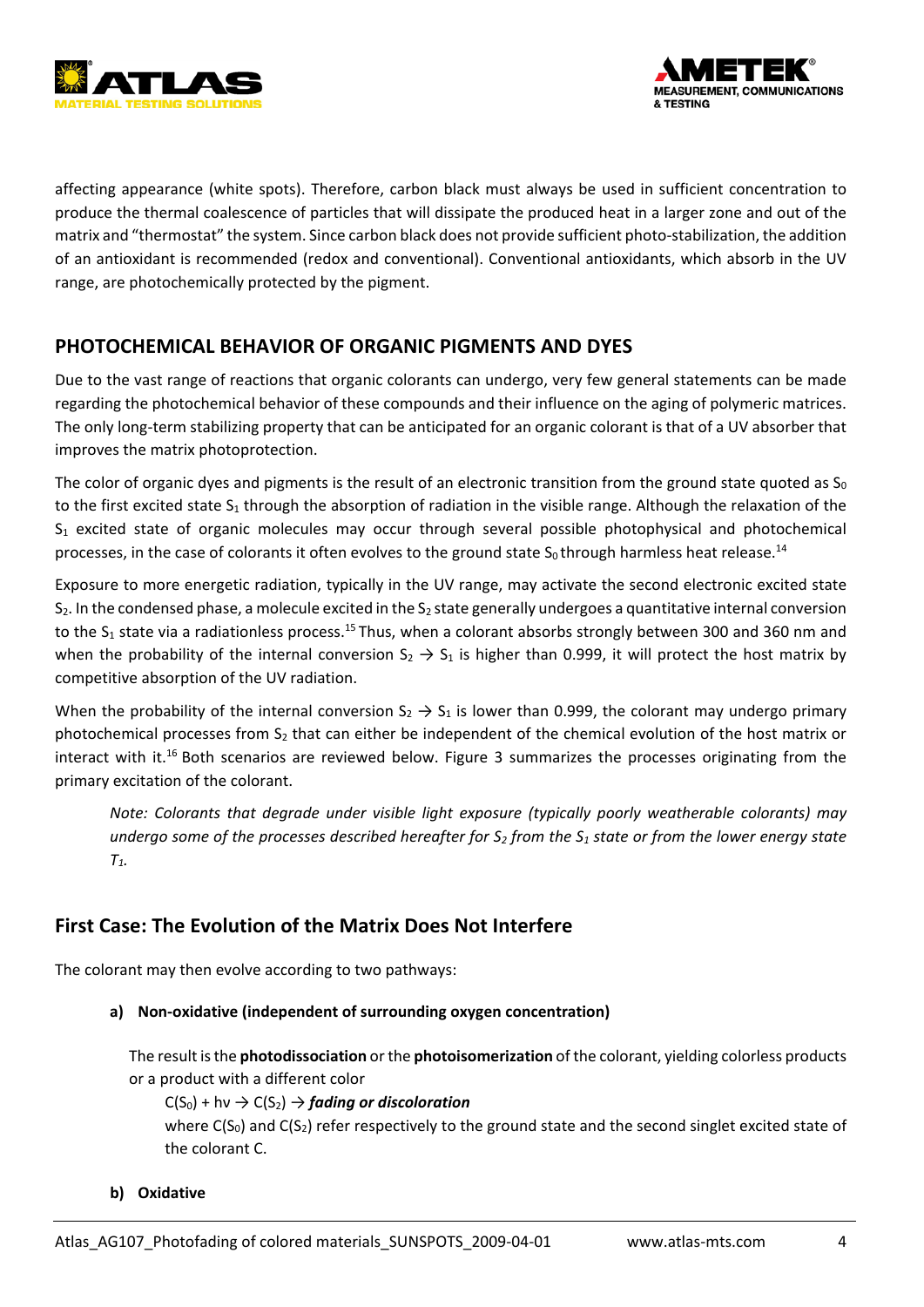



**» Direct reaction**  $C + h\nu \rightarrow C(S_2)$ C(S2) + <sup>3</sup> O2 → *fading* where <sup>3</sup>O<sub>2</sub> denotes molecular oxygen in the ground state.

*Note: Fluorescent colorants typically undergo photooxidation from their first singlet excited state.17*

**» Indirect reaction** (e.g., radicalar dissociation of the excited colorant and oxidation of the colorant in the ground state)  $C + h\nu \rightarrow C(S_2) \rightarrow r \cdot + r' \cdot$  $r \bullet + ^3O_2 \rightarrow rO_2 \bullet$  $rO_2\bullet + C \rightarrow$  *fading* 

*Note: The addition of such a colorant to a photostable matrix may induce the photooxidation of the matrix through the attack by rO2• radicals. This process can be prevented by adding antioxidants to the formulation.*

**» Photooxygenation** (production of excited oxygen by transfer of energy)18  $C + h\nu \rightarrow C(S_2)$  $C(S_2) \rightarrow C(T_2) \rightarrow C(T_1)$  $C(T_1) + {}^3O_2 \rightarrow C + {}^1O_2 \rightarrow$  **fading** where C(T<sub>2</sub>), C(T1), and  $^{1}$ O<sub>2</sub> refer, respectively, to the second and first triplet state, and oxygen in its excited singlet state.

*Note: To check whether 1 O2 is produced, DABCO (1,4-diazabicyclo[2.2.2] octane) is usually added.*

# **Second Case: The Evolution of the Matrix Interferes**

When the long-term behavior of the system is controlled by the evolution of the matrix, both the colorant and the matrix may present a reactivity that influences each other through

#### **c) Photosensitization of the matrix**

**» by energy transfer from the excited state** of the colorant to the matrix MH (very rare)  $C + h\nu \rightarrow C(S_2)$  $C(S_2)$  + MH  $\rightarrow$  C + MH<sup>\*</sup>  $MH^* + {^3O_2} \rightarrow$  photooxidation of the matrix where MH\* refers to an excited state of the matrix

**» indirectly, by energy transfer to atmospheric oxygen** and production of singlet oxygen  $C + h\nu \rightarrow C(S_2)$  $C(S2) + {^3O_2} \rightarrow C + 1O_2$ MH +  $^1\mathrm{O}_2$   $\rightarrow$   $\bm{p}$ hotooxidation of highly unsaturated matrices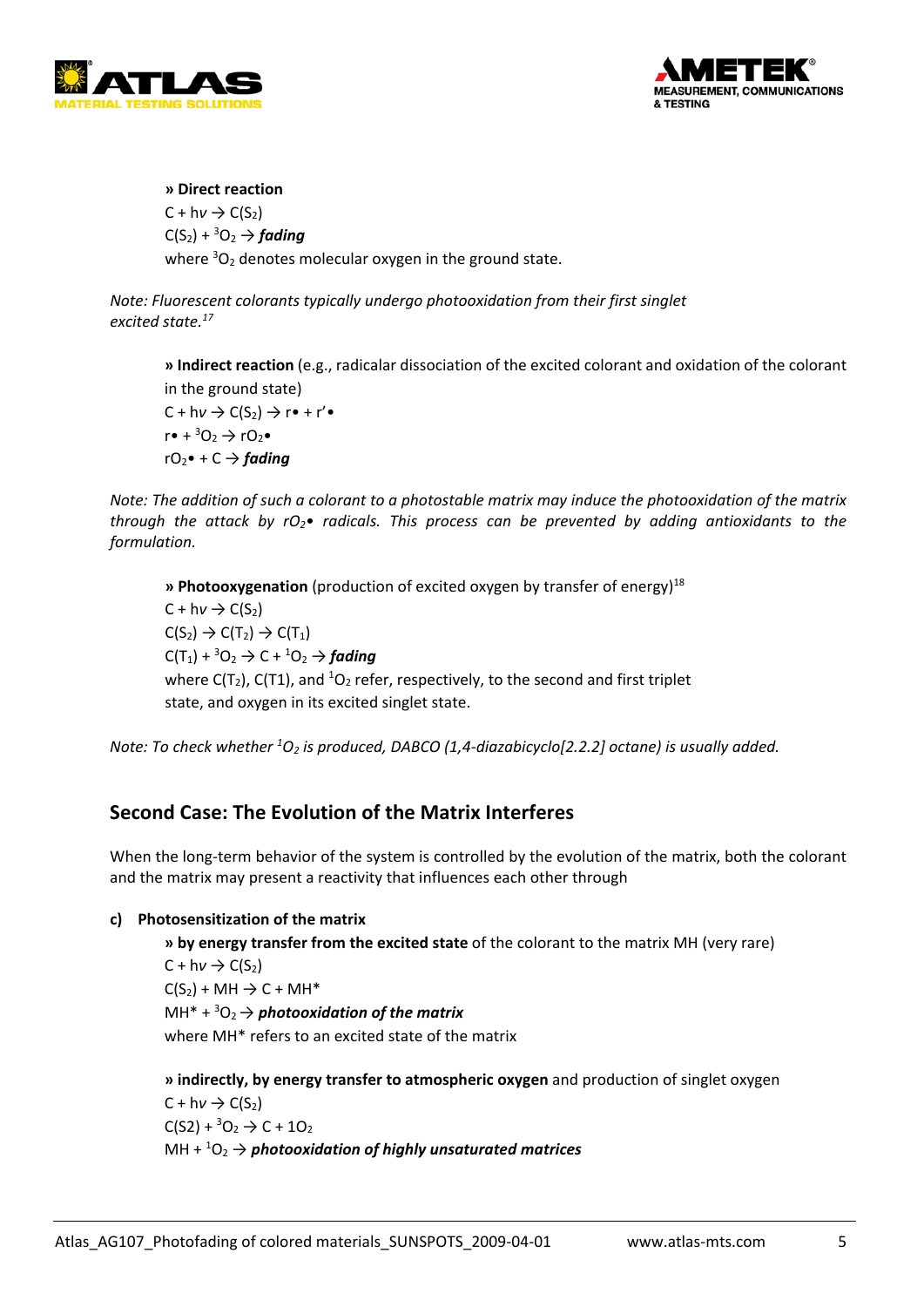



**» through photoreduction of the excited state** by the matrix or any additive bearing labile hydrogen atoms.<sup>19</sup> Atmospheric oxygen can regenerate the colorant in its ground state while the matrix undergoes photooxidation  $C + h\nu \rightarrow C(S_2)$ 

 $C(S_2)$  + MH  $\rightarrow$  CH $\bullet$  + M $\bullet$ M $\bullet$  +  $^3$ O $_2$   $\to$   $photooxidation$  of the matrix  $CH\bullet + ^3O_2 \rightarrow C + HO_2\bullet$ 

Although all three processes have a stabilizing effect on the colorant, they occur relatively infrequently.

**d) Co-photooxidation of the matrix M and the colorant** MH + h*ν* → MH\* → r• + r'•  $r \bullet + ^3O_2 \rightarrow rO_2 \bullet$ rO2 $\bullet$  + C  $\rightarrow$  *fading*  $rO_2\bullet + M \rightarrow$  photooxidation of the matrix

Co-photooxidation occurs frequently, where both the matrix and the colorant are simultaneously degraded. However, the photostabilization of the matrix automatically brings about the photostabilization of the colorant.

The study of the phototransformation of colorants in a polymeric medium is therefore greatly affected by the permeability of the matrix to oxygen. This should be kept in mind particularly when performing accelerated weathering tests where oxygen diffusion is not always representative of environmental conditions. Obviously, any such study is only possible if the radicals formed through the photooxidation of the matrix are neutralized beforehand to prevent any reaction with the non-excited pigments or dyes.

#### **RECOMMENDATIONS FOR ACCELERATED TESTING**

Besides the generalities reported above on the photochemical evolution of colorants, each formulation of colored polymeric material presents a specific behavior. The data provided by colorant producers on the long-term durability of their products is only fragmentary since it is not possible to consider all possible end-use conditions. Nevertheless, this knowledge may help to improve the reliability of the accelerated testing of colored materials, with the following recommendations:

• Spectral distribution of the light source: It was shown that the long-term behavior of organic colorants is generally more influenced by the spectral distribution of the light source in the UV range than by that of the visible range. It is therefore important to monitor the spectral characteristics of the UV range of the light source used in laboratory tests. In particular, only wavelengths longer than 300 nm should be used to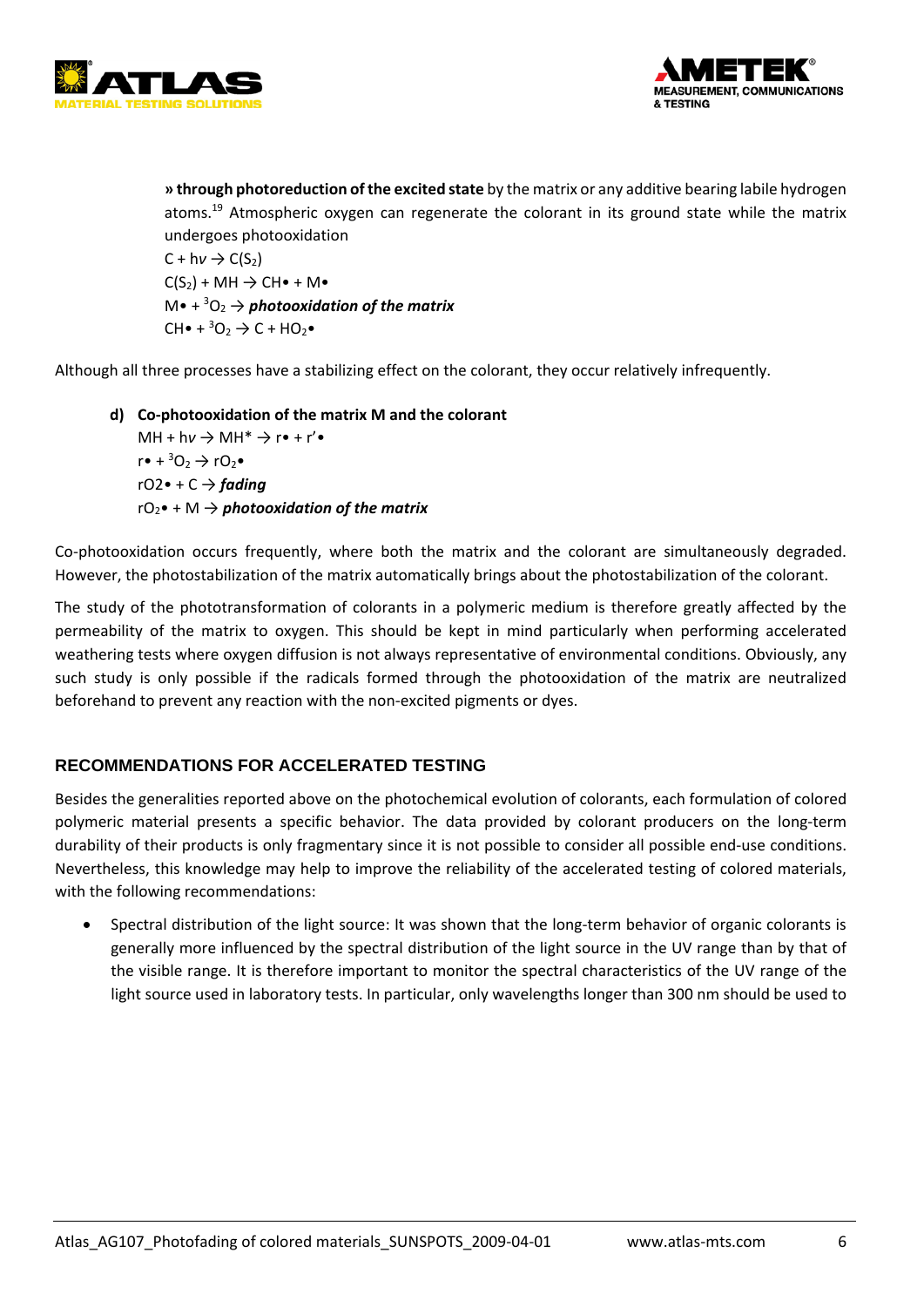



reproduce outdoor conditions and longer than 340 nm to reproduce indoor conditions. This broadly accepted principle was used in the development of Atlas' new Right Light™ filter, which incorporates a filtered xenon light that very closely matches the average SPD of solar radiation in the UV range (Figure 4).

- The intensity of the source should be limited to 3 to 4 times the average irradiance level in end-use conditions to avoid the unnatural case of oxygen starvation in the inner layers of a material. This effect may become significant in coated materials.<sup>20</sup>
- Uniformity of stresses: The rate of photooxidative processes is affected by the value of the temperature and the light intensity. Thus, control of the uniformity of the light intensity and the temperature at the surface of the exposed samples during an accelerated test is essential to ensure good repeatability and reproducibility.

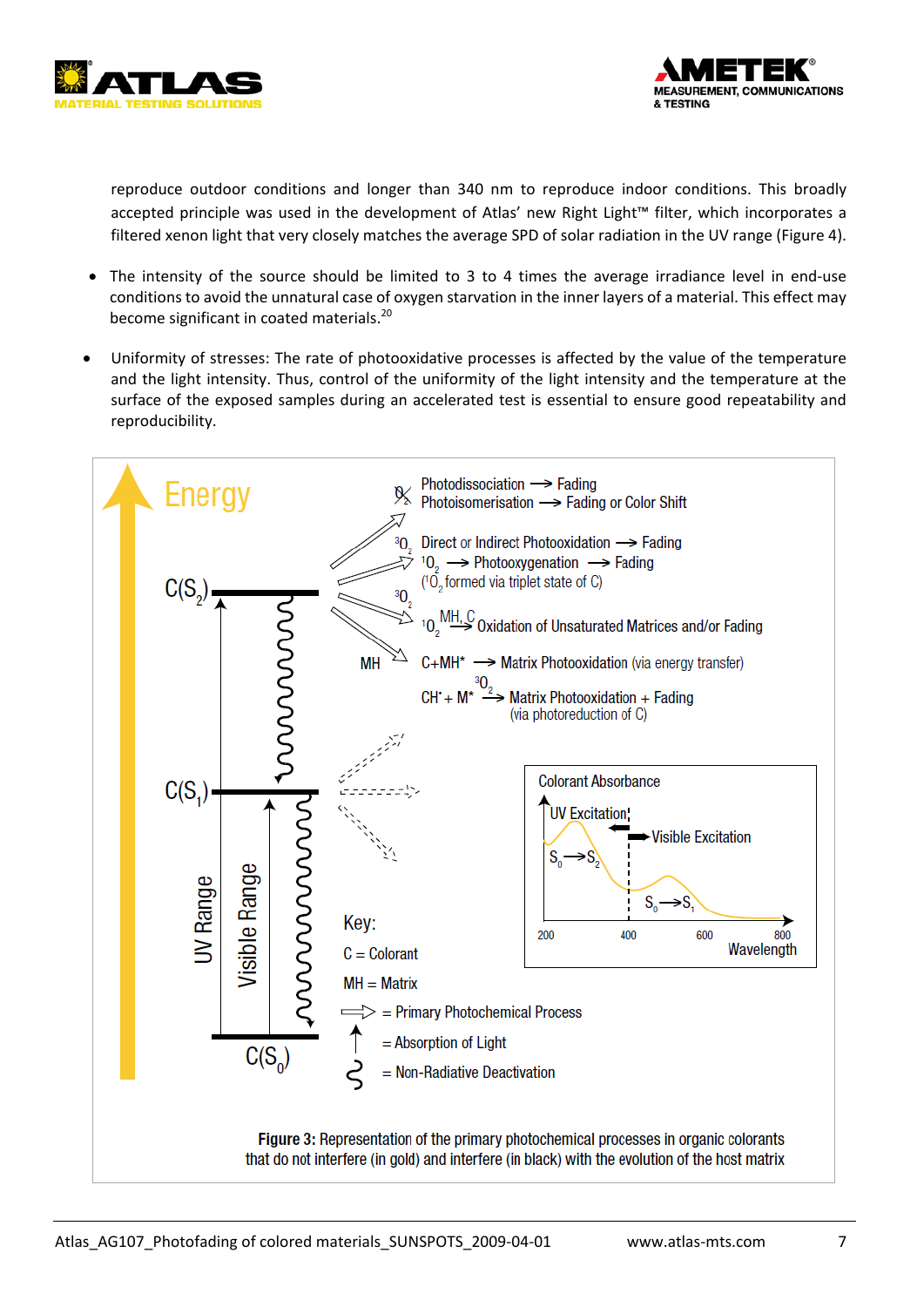



- The impact of moisture on the degradation of the material needs to be examined and understood to determine the most relevant water cycle for a test.
- The change of chemical composition and color/appearance shall be assessed on parts of the finished product, so the effect of the processing operations can be accounted for.



## **CONCLUSION**

The behavior of a colored material can only be correctly understood through the simultaneous study of the chemical evolution of the matrix and the evolution of the coloring species, so it is possible to detect any premature failure of the colored system.

When the failure is triggered by the photoreactivity of the matrix, it is possible to develop a stabilization strategy (either by adding stabilizers to the formulation or using an external photoprotective layer such as a stabilized coating).

When the failure is initiated by the photoreactivity of the colorant, a more photostable colorant is recommended.

#### **Notes & Literature References**

- 1 Pigments are colorants of inorganic or organic nature that do not dissolve in the host medium, whereas dyes are organic colorants that are soluble in the host medium. See for instance: Harris, R.M., *Coloring Technology for Plastics,* New York: Plastics Design Library, 19992
- 2 Haillant, O., Sun Spots, 76, 2006, 1.